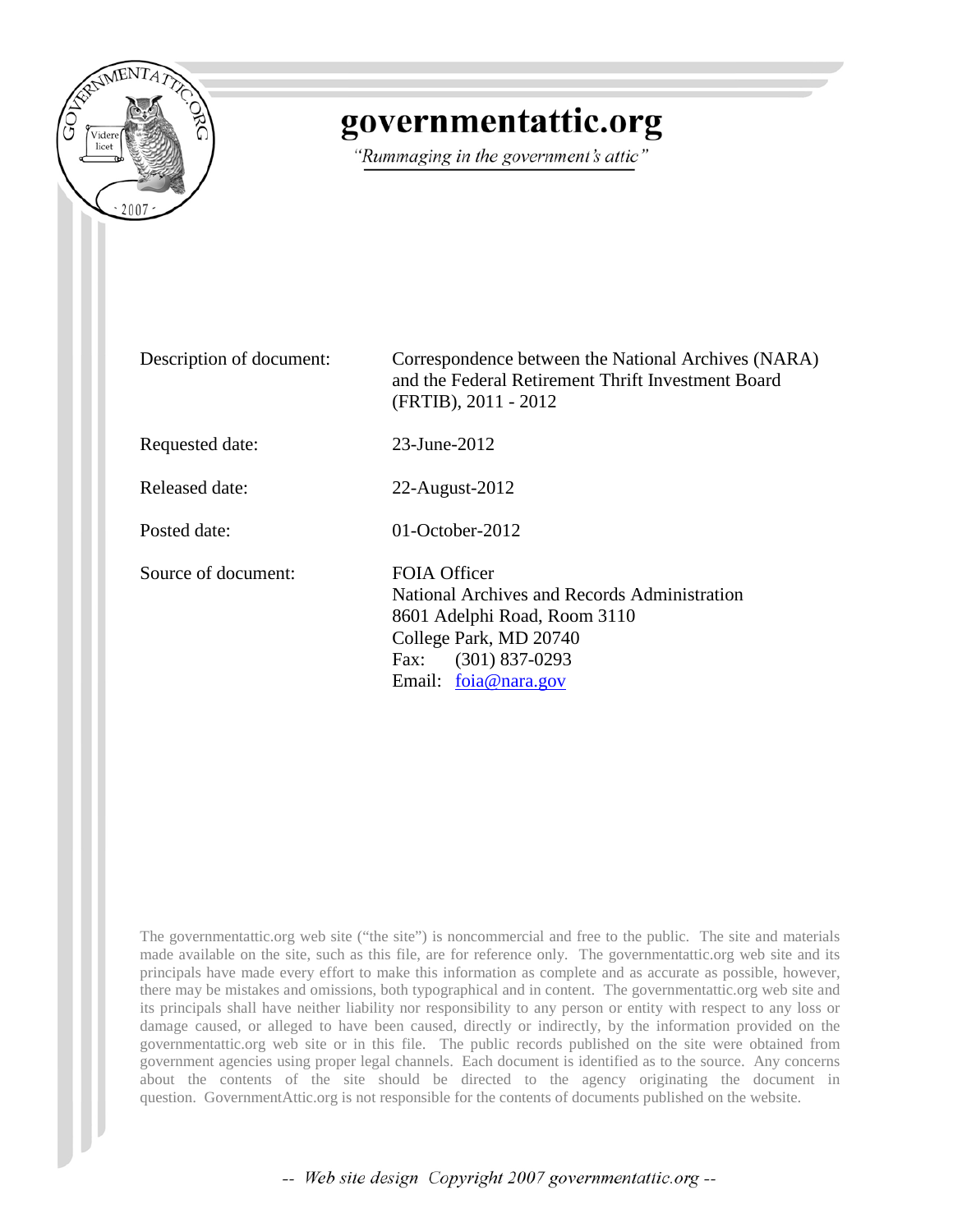

August 22, 2012

## Re: Freedom of Information Act Request NGC12-169

This is an interim response to your Freedom of Information Act (FOIA) request of June 23, 2012, for a copy of correspondence between the National Archives and the Federal Retirement Thrift Investment Board from January 1, 2001 to the present that pertain to records scheduling and similar matters. Your request was received in this office on June 27, 2012, and assigned tracking number NGC12-169.

We located 347 pages responsive to your request. NARA referred 111 pages of records that originated with the FRTIB to their FOIA office for review and direct response to you. NARA referred an additional232 pages to the FRTIB for consultation. Once the FRTIB completes their review of these pages, NARA will make a final disclosure determination.

The remaining 4 pages are released in full and are enclosed.

We are withholding appeal rights until our consultation with the FRTIB is concluded.

Sincerely,

JAY OLIN NARA Deputy FOIA Officer Office of General Counsel

Enclosures

NATIONAL ARCHIVES *and*  RECORDS ADMINISTRATION

8601 ADELPHI ROAD COLLEGE PARK. MD 20740-6001 *www. archives .gov*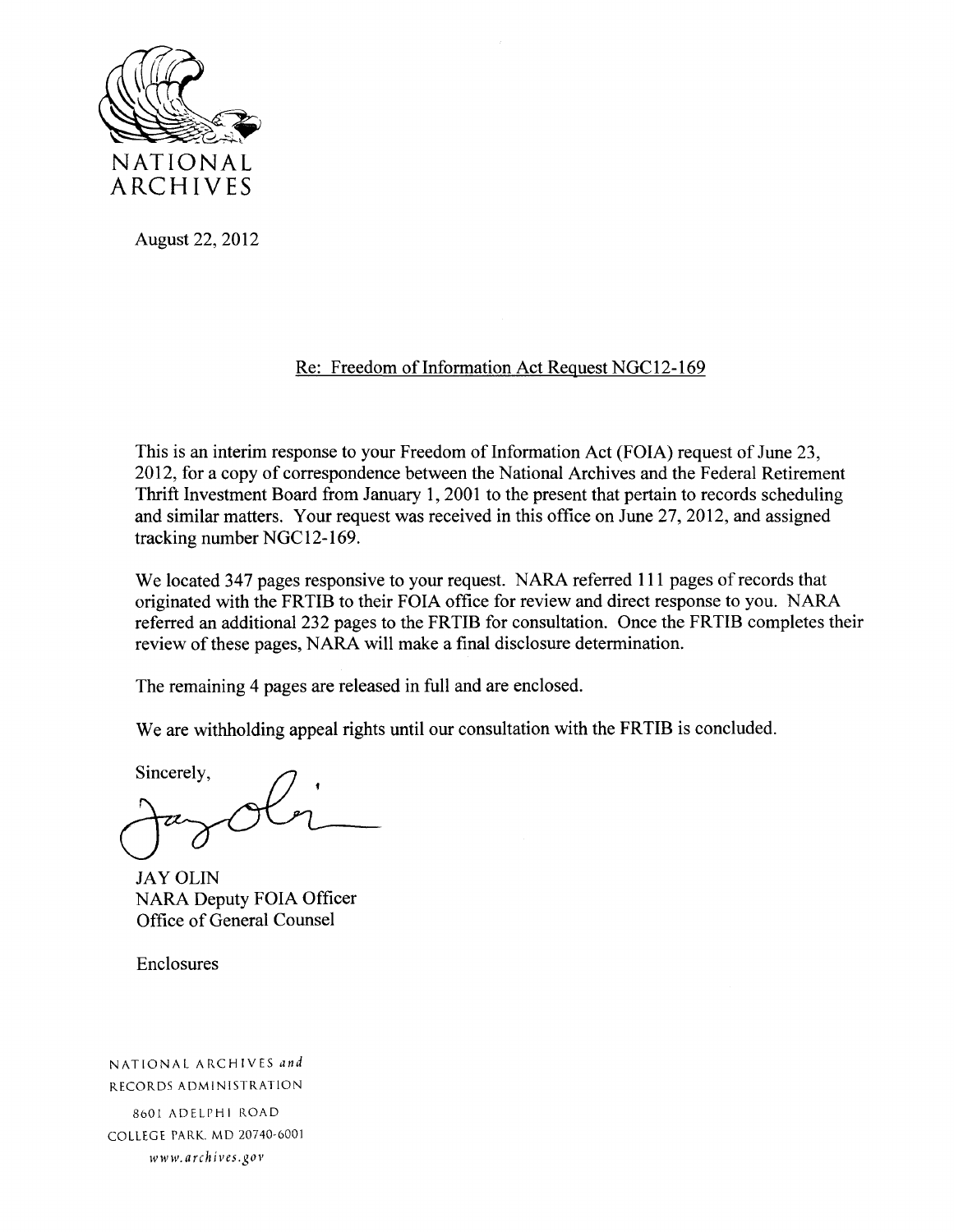**From:** Rebekahl Fairbank<br> **To:** Vivian.Scott@tsp.go **To: Vivian.Scott@tsp.gov**<br>**Date:** 2/2/2012 12:55 PM **Date:** 2/2/2012 12:55 PM<br> **Subject:** Re: Reservation Re Re: Reservation Requests Submitted for Feb 7 Open House and Feb 15 BRIDG/Networking Meeting (Out of Office)

I am out of the office teaching until Feb. 13, with limited email access. I will try to respond as soon as I can, given my limited access, but will certainly respond when I return.

Rebekah Meservy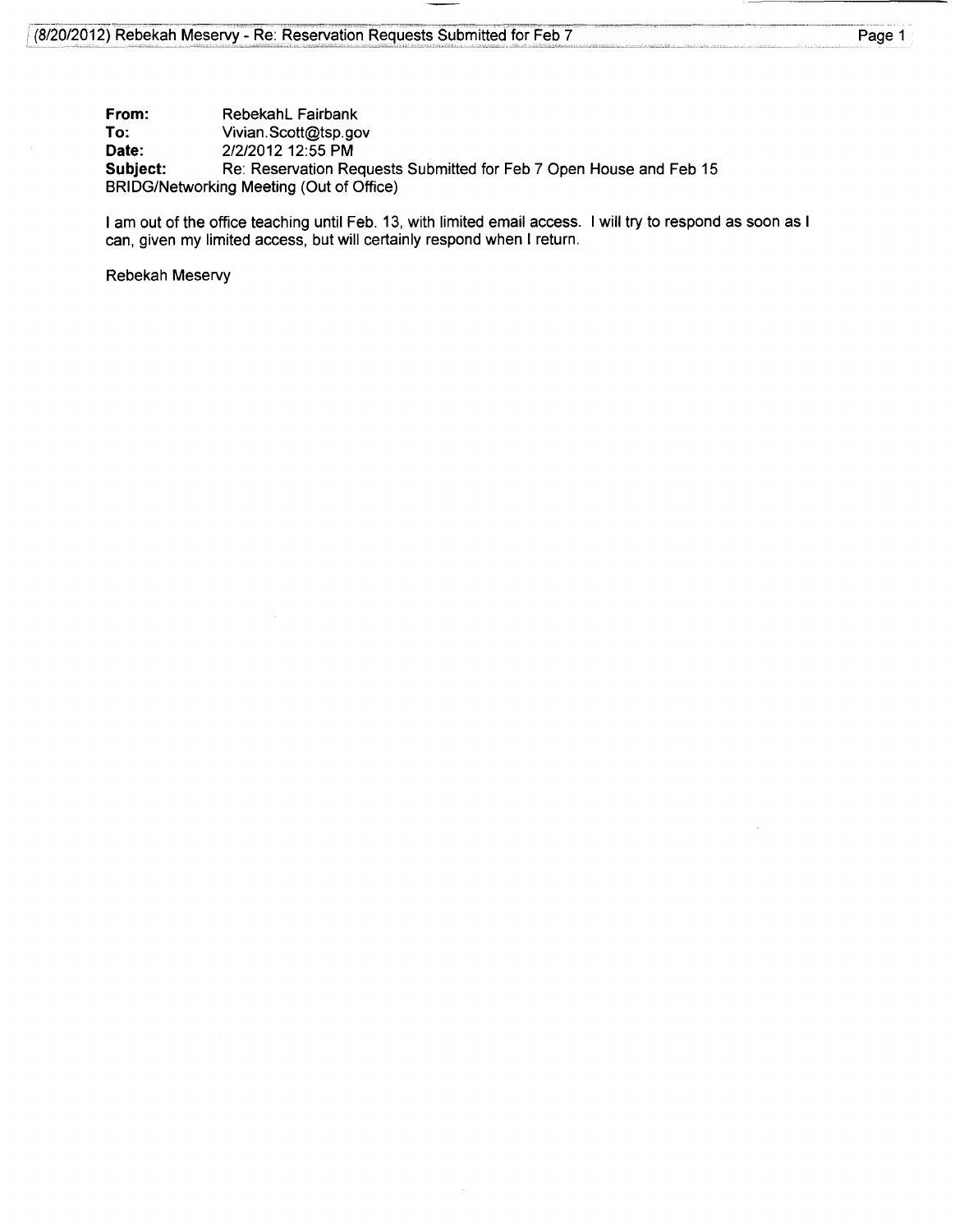Vivian,

 $\ddot{\phantom{1}}$ 

Please note the new email address on this email. My old email address will no longer work.

Thanks!

Rebekah

Rebekah (Fairbank) Meservy Appraisal Archivist National Archives and Records Administration Records Management Services (ACNR) ph. (301) 837-0662 BB (301) 957-8910 fax (301) 837-3697 rebekah. meservy@ nara .gov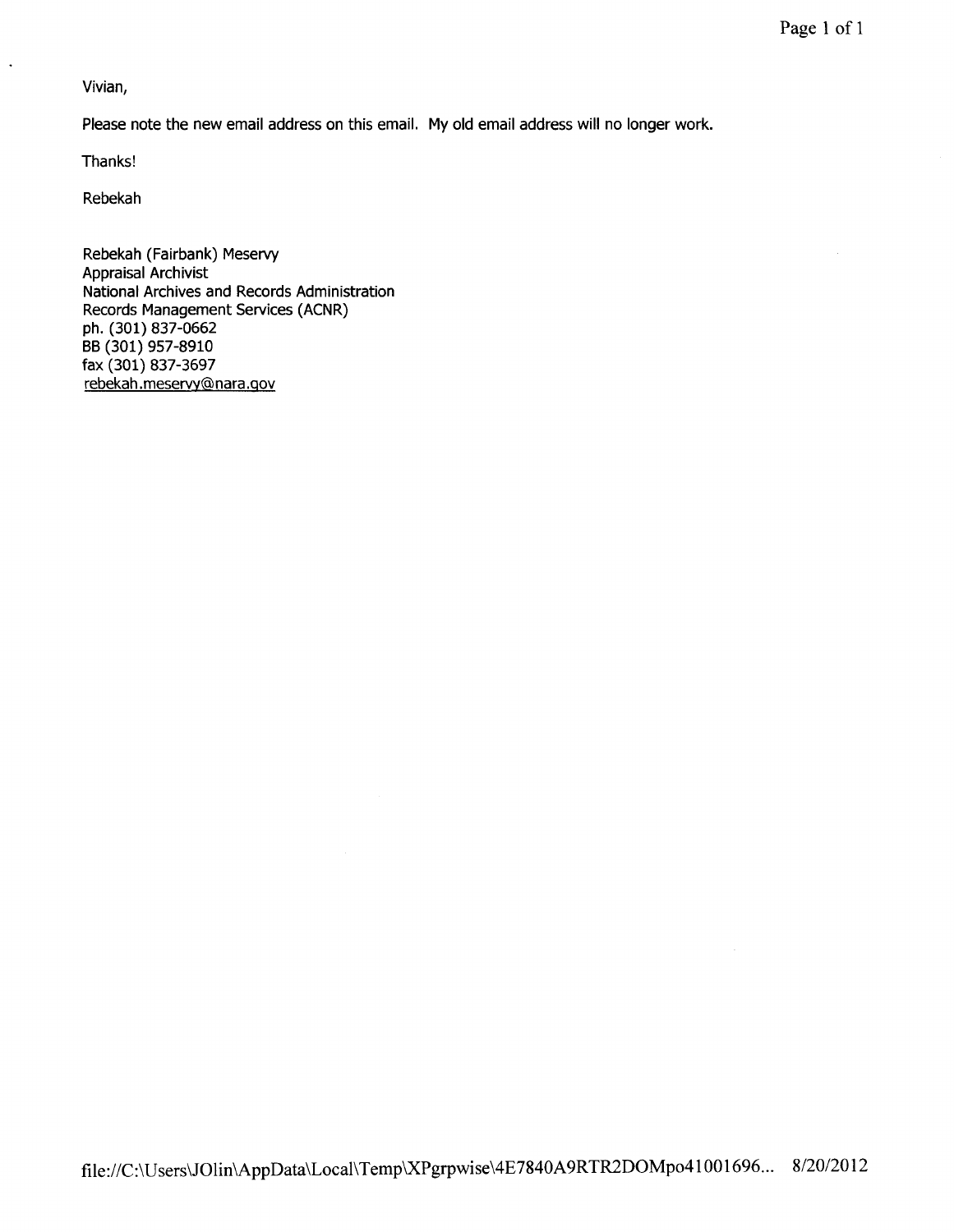Good morning,

I am attaching a status report that goes out to each agency with schedules pending NARA approval. This one is for the status of schedules submitted to NARA and their most recent actions as of the end of June. This report will get sent to you at the beginning of each month for the status as of the close of the previous month.

I received yesterday the new set of schedules that Vivian had indicated would be coming shortly. Those will show up on next month's report.

Please let me know if you have any questions.

Rebekah